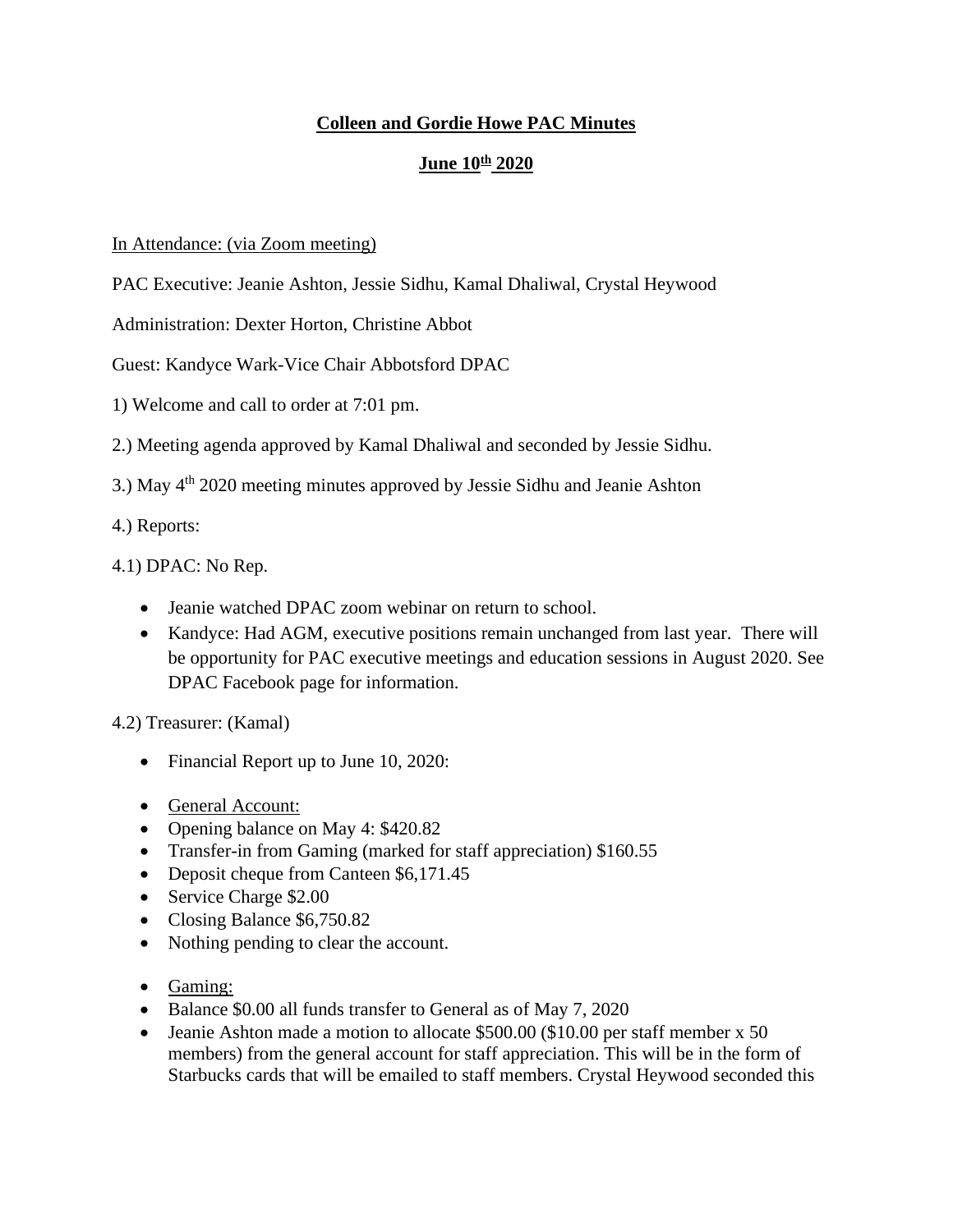motion; everyone in agreement. Motion carried. Dexter will ensure that staff contact list is up to date.

- June 15 addendum: There are 63 staff members  $= $630.00$  instead of \$500.00 for staff appreciation in the form of Starbucks cards distributed via email.
- Jeanie and Kamal to connect to do Gaming report (deadline  $=$  June 30<sup>th</sup> 2020).

4.3) Administration: (Dexter & Christine):

- Review of modified return to school
- Review of staff changes and anticipated student enrollment for September 2020.
- Report cards to be emailed home June  $25<sup>th</sup>$ . Paper copies will be available for pickup if required.
- Review of adjustments to end of year celebration and award procedures.

5.0) Old Business: None

6.) New Business:

6.1) Elections:

- President: Jeanie Ashton has decided to step down. She will remain on PAC to mentor new president and new members. Jeanie Ashton nominated Jessie Sidhu as president; seconded by Crystal Heywood. Jessie accepts. All in favour. Jessie Sidhu is president for 2020/2021 year.
- Vice President: Crystal Heywood expressed interest in learning role-therefore nominates herself. Jeanie Ashton seconds nomination. All in favour. Crystal Heywood is vice president for 2020/2021 year.
- Secretary: Jeanie Ashton nominates herself to act as secretary. She will step down if there is interest in the fall for this role. Crystal Heywood seconds this motion. All in favour. Jeanie Ashton is secretary for 2020/2021 year.
- Treasurer: Jeanie Ashton nominates Kamal Dhaliwal to continue in her role as treasurer. Jessie Sidhu seconds this motion. All in favour. Kamal Dhaliwal will continue in role of treasurer for 2020/2021 role. Kamal is interested in stepping down if there is interest in the role in the fall. Kamal Dhaliwal is treasurer for the 2020/2021 year.
- DPAC: Jeanie had received an email from Rekha Bhardwaj expressing interest in the DPAC role. Rekha is not in attendance this evening. Jeanie will contact Rekha to see if she is still interested in filling the DPAC representative role for the 2020/2021 school year.
- June  $15<sup>th</sup>$  addendum: Jeanie has received confirmation that Rheka Bhardwaj has accepted the role of DPAC representative for the 2020-2021 school year. Welcome to the PAC Rheka!!!